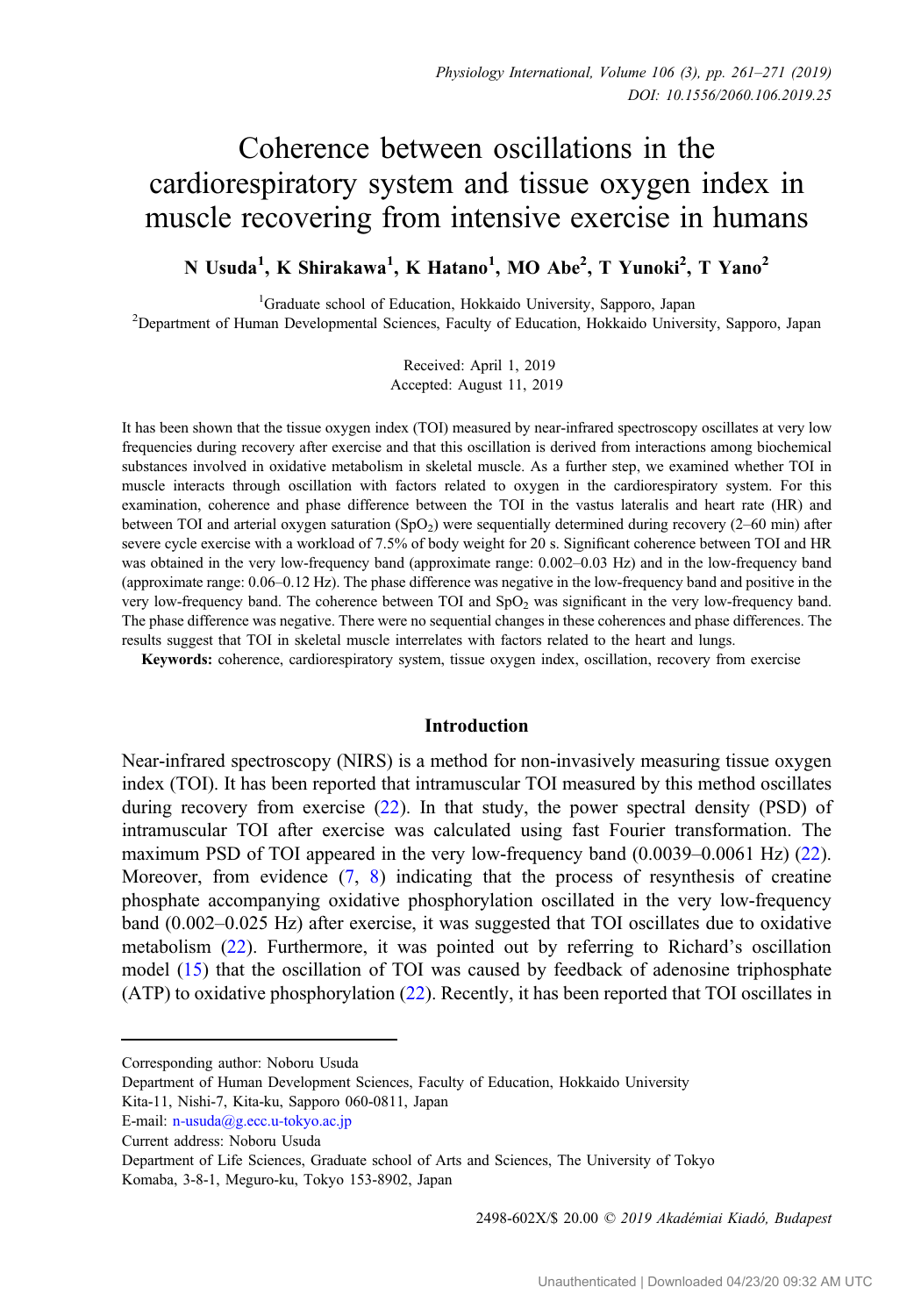the very low-frequency band (0.0039–0.0048 Hz) during exercise [\(21](#page-9-0)). In that report, in addition to the feedback process of ATP, it was pointed out that the interactions among biochemical substances of the tricarboxylic acid (TCA) cycle cause oscillation of NADH and that TOI oscillates, since NADH is involved in oxidative phosphorylation in the electron transport system ([21](#page-9-0)). In fact, it has been observed that NADH oscillated when the TCA cycle was activated [\(1](#page-9-0)), although that observation was in an animal experiment. Thus, it has been shown that oscillation of TOI is derived mainly from oscillation related to oxygen metabolism in muscle fibers in the very-low-frequency band.

Since oscillation has the property of entrainment, if there is oscillation in each organ, it is possible for the oscillation to be propagated by entrainment. For example, the entrainment between muscle contraction rhythm and respiration rhythm has been studied for a long time  $(2, 14, 16)$  $(2, 14, 16)$  $(2, 14, 16)$  $(2, 14, 16)$  $(2, 14, 16)$  $(2, 14, 16)$ . In addition, it is known that muscle pump action accompanying muscle contraction during posture control affects circulation function ([17](#page-9-0)). In other words, there seems to be an entrainment between muscle contraction and cardiorespiratory function. However, as far as we know, entrainment between the oscillation of oxidative metabolism in muscle and the oscillation of cardiorespiratory function has not been studied.

Meanwhile, intramuscular TOI reflects the balance between oxygen supply and consumption  $(3, 9)$  $(3, 9)$  $(3, 9)$  $(3, 9)$ . Therefore, there is also the possibility that the oscillation of oxygen supply affects the oscillation of TOI in muscle. Oxygen supply to active muscle depends on the product of cardiac output and arterial oxygen content [i.e., heart rate (HR), stroke volume, arterial oxygen saturation, and arterial oxygen partial pressure]. Therefore, these indicators are factors of the rhythm phenomenon of TOI in muscle. In addition to this, carbon dioxide  $(CO<sub>2</sub>)$  produced by oxidative metabolism has the property of vasodilata-tion [\(12\)](#page-9-0). Therefore, it can be deduced that end-tidal  $CO<sub>2</sub>$  partial pressure (PETCO<sub>2</sub>) can cause TOI oscillation ([23](#page-10-0)).

Thus, the oscillation of TOI is not a simple phenomenon derived from interactions among biochemical substances related to oxidative metabolism in skeletal muscle. This oscillation may possibly have a function of correlating with each organ of the respiratory and circulatory systems outside skeletal muscle due to entrainment. Therefore, in this study, we examined the interaction between the oscillation of TOI and the oscillation of factors related to oxygen in the heart and lungs.

# Materials and Methods

## Subjects

The subjects were eight healthy men (age:  $23 \pm 2.4$  years, height:  $170.7 \pm 8.1$  cm, weight:  $64.5 \pm 10.3$  kg). Each subject signed a statement of informed consent following a full explanation regarding the nature of the experiment.

#### Study procedures

In this study, each subject performed an intensive exercise for 20 s on a cycle ergometer (PowermaxVII, COMBI, Tokyo, Japan) with a workload of 7.5% of body weight. Before the exercise, each subject rested on the cycle ergometer for 10 min. After the exercise, each subject got off the cycle ergometer and moved to a chair to decrease body motion and recovered for 60 min.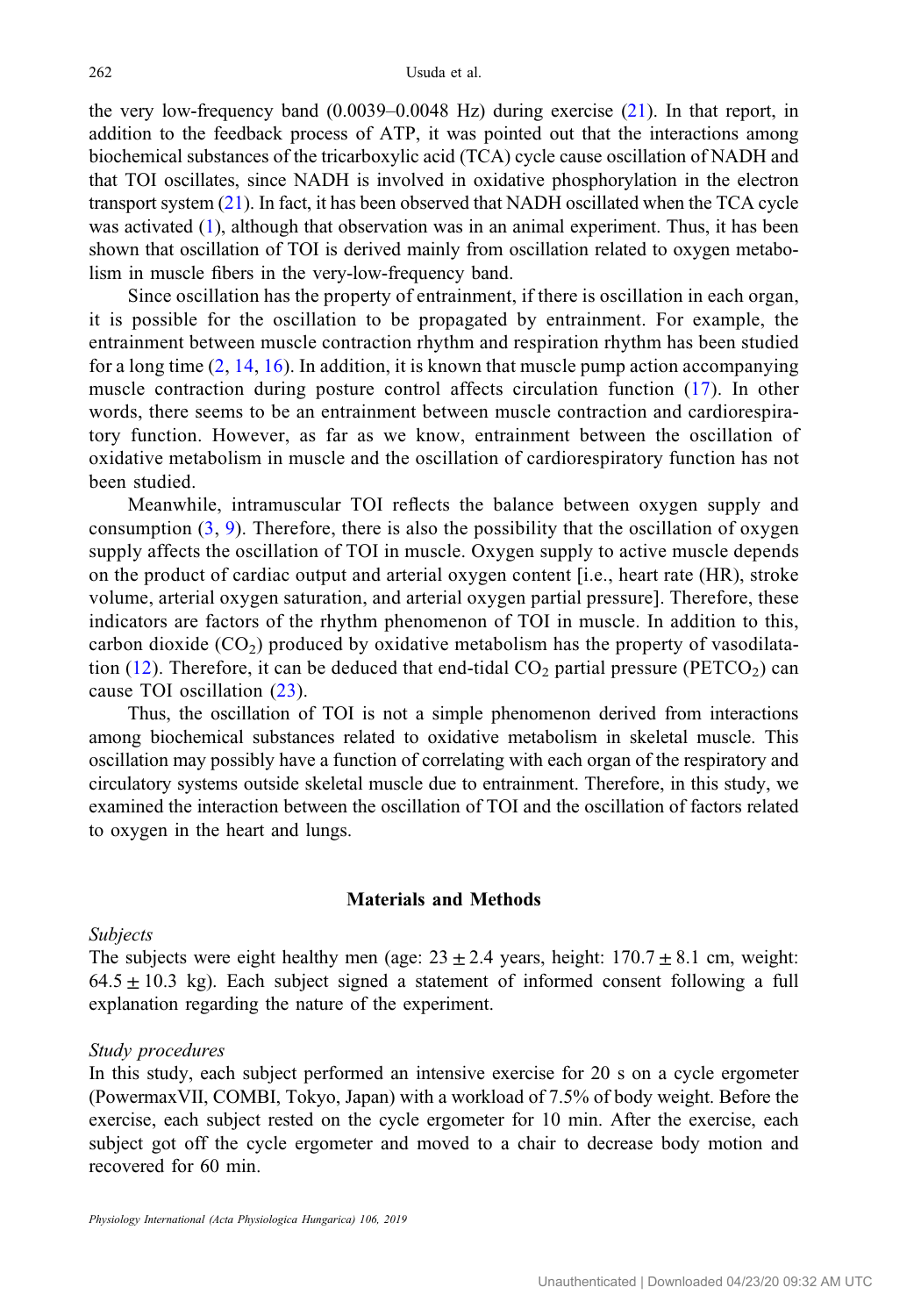## Measurement

Blood samples (100 μl each) were collected from fingers using a capillary tube. Each subject's hand was prewarmed in 40–45 °C water while sitting on the ergometer to arterialize capillary blood  $(25)$  $(25)$ . After this warming, the subject's hand was warmed by a heating glove at rest, during exercise and during recovery. It has been shown that such blood samples might not accurately reflect arterial  $O<sub>2</sub>$  pressure but can closely reflect arterial pH. Samples were analyzed using a blood gas analyzer (i-STAT, I-Stat, Abbon Point of Care Inc., IL, USA) to measure pH and lactate.

TOI was measured in the vastus lateralis by NIRS (NIRO200x, Hamamatsu Photonics, K.K. Hamamatsu, Japan) with a sampling rate of 1 Hz. The NIRS system consisted of irradiation and detecting devices, and the distance between the devices was 40 mm. Three different near-infrared rays (735, 810, and 850 nm) from the irradiation devices penetrated into muscle, where they were scattered or absorbed in tissues and transmitted to the detecting device. In this study, we used spatially resolved spectroscopy (SRS). TOI was calculated by the ratio of oxy-hemoglobin  $(O_2Hb)$  and total hemoglobin (Hb) using the following formula:

$$
TOI = \frac{O_2 Hb}{Total Hb} \times 100 \, (\% TOI).
$$

We measured arterial oxygen saturation  $(SpO<sub>2</sub>)$  from the tip of a finger of the left hand using an oxygen saturation degree monitoring apparatus (PULSOX-300i, KONICA MIN-OLTA, Tokyo, Japan). The rates of absorption of red-color rays and infrared rays are different, and the oxygen saturation degree monitoring apparatus uses the differences to estimate  $SpO<sub>2</sub>$ .

PETCO<sub>2</sub> was measured by a respiratory gas analyzer (AEROMONITOR AE-310S, Minato Medical Science CO. Ltd., Osaka, Japan) in the breath-by-breath mode. Expiration and inspiration flow rates were measured by a heat wire flowmeter. A 2.0 l syringe was used to calibrate the flowmeter. The  $CO<sub>2</sub>$  fraction was measured by an infrared absorption analyzer, and the  $O<sub>2</sub>$  fraction was measured by a magnetic dumbbell analyzer. To calibrate these sensors, we used standard density gas  $(O_2: 15.38\%)$ ,  $CO<sub>2</sub>: 5.132\%$ ). HR was measured by a HR monitor connected to the respiratory gas analyzer.

#### Data analysis

HR and  $PETCO<sub>2</sub>$  breath-by-breath data were converted to 1 s data by the interpolation method.

Data obtained from 2 to 60 min during recovery were used for analysis. Data for the first 2 min after exercise were not used for analysis, because subjects utilized that time for getting off the cycle ergometer.

All signals were filtered using a band bass (0.001–0.2 Hz) to focus on the low-frequency oscillation, which is shown to associate with oxygen metabolism in preceding studies [\(7](#page-9-0), [8](#page-9-0), [22\)](#page-10-0). Data for analysis consisted of oscillation around the axis and level of the axis of oscillation. Trend of the level of axis was removed using the detrend function in Matlab software (Mathworks Inc., Natick, MA, USA).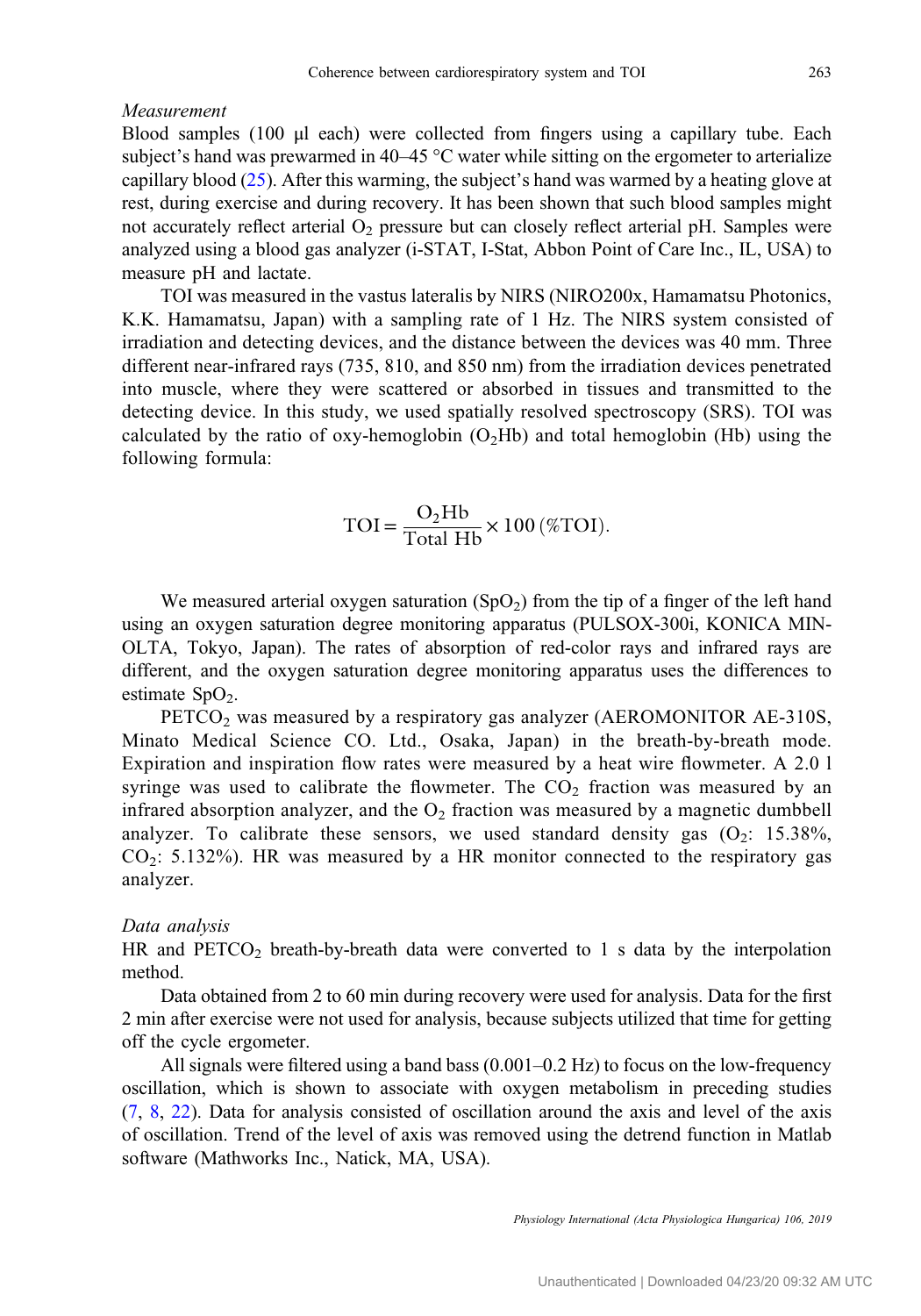# Coherence analysis and phase analysis

Coherence analysis was carried out to determine the common frequency characteristics between two signals over time between 2 and 60 min during the recovery phase. In this study, the coherence between TOI and other items  $(HR, SpO<sub>2</sub>, and PETCO<sub>2</sub>)$  was calculated. Data of 1,500 points were taken as the basis of the discrete Fourier transform (DFT). We split this DFT into three parts with 512 samples of a Blackman window. In addition, while maintaining 1,500 points, by sequentially moving 100 DFT points along the recovery time axis, time series DFT (Rxy) during recovery was obtained.

$$
|R_{xy}(\lambda)|^2 = \frac{|f_{xy}(\lambda)|^2}{f_{xx}(\lambda)f_{yy}(\lambda)},
$$

where  $\lambda$  is frequency,  $f_{xx}(\lambda)$  and  $f_{yy}(\lambda)$  represent each signal, and  $f_{xy}$  is a cross spectrum. The phase difference was calculated by the cross spectrum.

#### Statistical analyses

The results are presented as means  $\pm$  standard deviations. Levels of blood pH and blood lactate significantly different from resting values were tested by Dunnett's method. The significance level was set at  $p < 0.05$ . The following numerical expression was used to determine the significance level  $(p < 0.05)$  of coherence and phase difference: tandard deviations.<br>
ing values were te<br>
The following nu<br>
15) of coherence a<br>  $\frac{2}{1-a} = 1 - a^{1/(N\epsilon - 1)}$ 

$$
|R_{xy}(\lambda)|_{1-a}^2 = 1 - a^{1/(Ne-1)},
$$

where  $Ne$  represents the degrees of equivalent freedom and  $a$  represents the statistically significant level.

# **Ethics**

The Ethics Committee of Hokkaido University Graduate School of Education approved this study. This study was performed in accordance with the Declaration of Helsinki.

#### Results

The maximum power with the cycle ergometer was  $671.9 \pm 11.6$  W. Table I shows blood pH and lactate at rest and during recovery. Blood lactate significantly increased after exercise and then decreased toward the resting level. Blood pH was also significantly decreased after exercise. The blood pH recovered to the resting value at post 60 min from exercise.

Table I. Mean value and standard deviation of arterial blood pH and blood lactate at pre-exercise and post-exercise

|                              | Pre             | Post 5 min               | Post 15 min              | Post 30 min                | Post 60 min             |
|------------------------------|-----------------|--------------------------|--------------------------|----------------------------|-------------------------|
| P <sub>H</sub>               | $7.39 + 0.02$   | $7.21 + 0.03^{\dagger}$  | $7.26 + 0.03^{\dagger}$  | $7.32 + 0.03^{\dagger}$    | $7.31 + 0.02$           |
| (mmol/L)<br>Lac <sup>-</sup> | $1.09 \pm 0.24$ | $12.77 + 1.45^{\dagger}$ | $11.63 + 1.42^{\dagger}$ | $7.62 + 1.24$ <sup>T</sup> | $3.01 + 0.38^{\dagger}$ |

<sup>†</sup>Significant differences from pre-exercise ( $p < 0.05$ )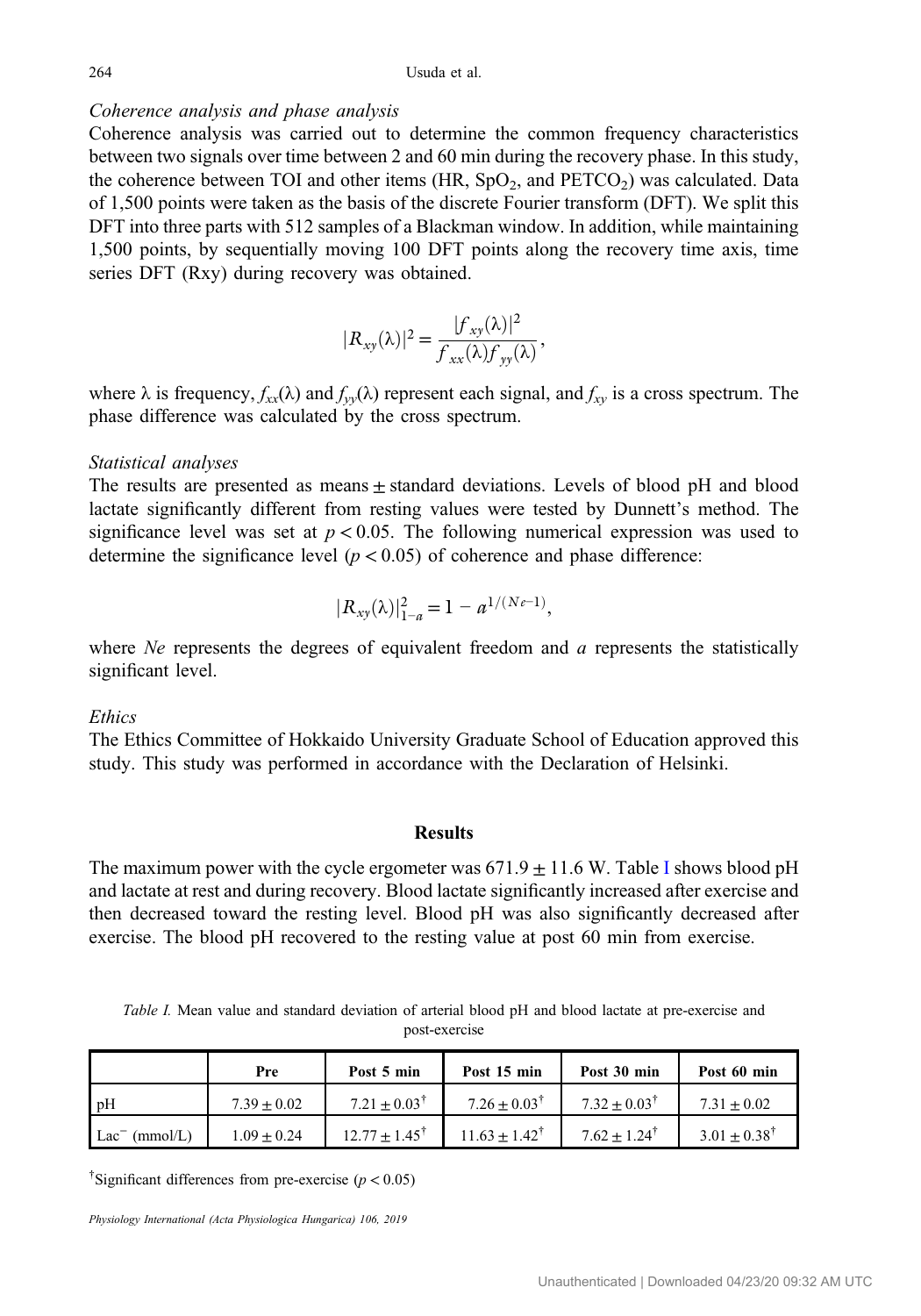Figure 1 shows typical data for TOI, HR,  $SpO<sub>2</sub>$ , and  $PETCO<sub>2</sub>$  during recovery from exercise. TOI rapidly decreased approximately 10 s after the start of exercise and increased rapidly immediately after stopping the exercise. Then, TOI recovered to the resting value and oscillated. HR increased after the start of exercise and rapidly decreased during recovery. During the recovery phase, HR oscillated.  $SpO<sub>2</sub>$  decreased slightly in the exercise phase. In the recovery phase,  $SpO<sub>2</sub>$  recovered to the resting value and then oscillated at that time.  $PETCO<sub>2</sub>$  was maintained at the resting value in half of the subjects and decreased rapidly after the start of exercise in half of the subjects. Then, after rapidly increasing,  $PETCO<sub>2</sub>$  decreased to the resting value and then oscillated at that time.

The following results were obtained by analysis of data obtained between 2 and 60 min during the recovery period.

Figure [2](#page-5-0) shows the results for TOI–HR coherence. TOI–HR coherence was statistically significant between the lower limit of about 0.06 Hz and the upper limit of about 0.12 Hz (low-frequency band), and the phase difference of the band was negative. TOI–HR coherence was also statistically significant between the lower limit of about 0.002 Hz and the upper limit of about 0.03 Hz (very low-frequency band). The phase difference of the band was positive. Figure [3](#page-5-0) shows the results for TOI–SpO<sub>2</sub> coherence. There was significant coherence between the lower limit of about 0.002 Hz and the upper limit of about 0.03 Hz. The phase difference of the band was negative. Figure [4](#page-6-0) shows the results for  $TOI-PETCO<sub>2</sub>$  coherence. There was significant coherence at various frequencies, but it was scattered. The phase difference of the band was not clear due to the scattered results.



Fig. 1. Data for one subject. Raw data of (A) TOI in the vastus lateralis, (B) HR, (C) SpO<sub>2</sub>, and (D) PETCO<sub>2</sub> for entire time (rest: 10 min, exercise: 20 s, recovery: 60 min). The gray area represents rest, the black area represents exercise, and the white area represents recovery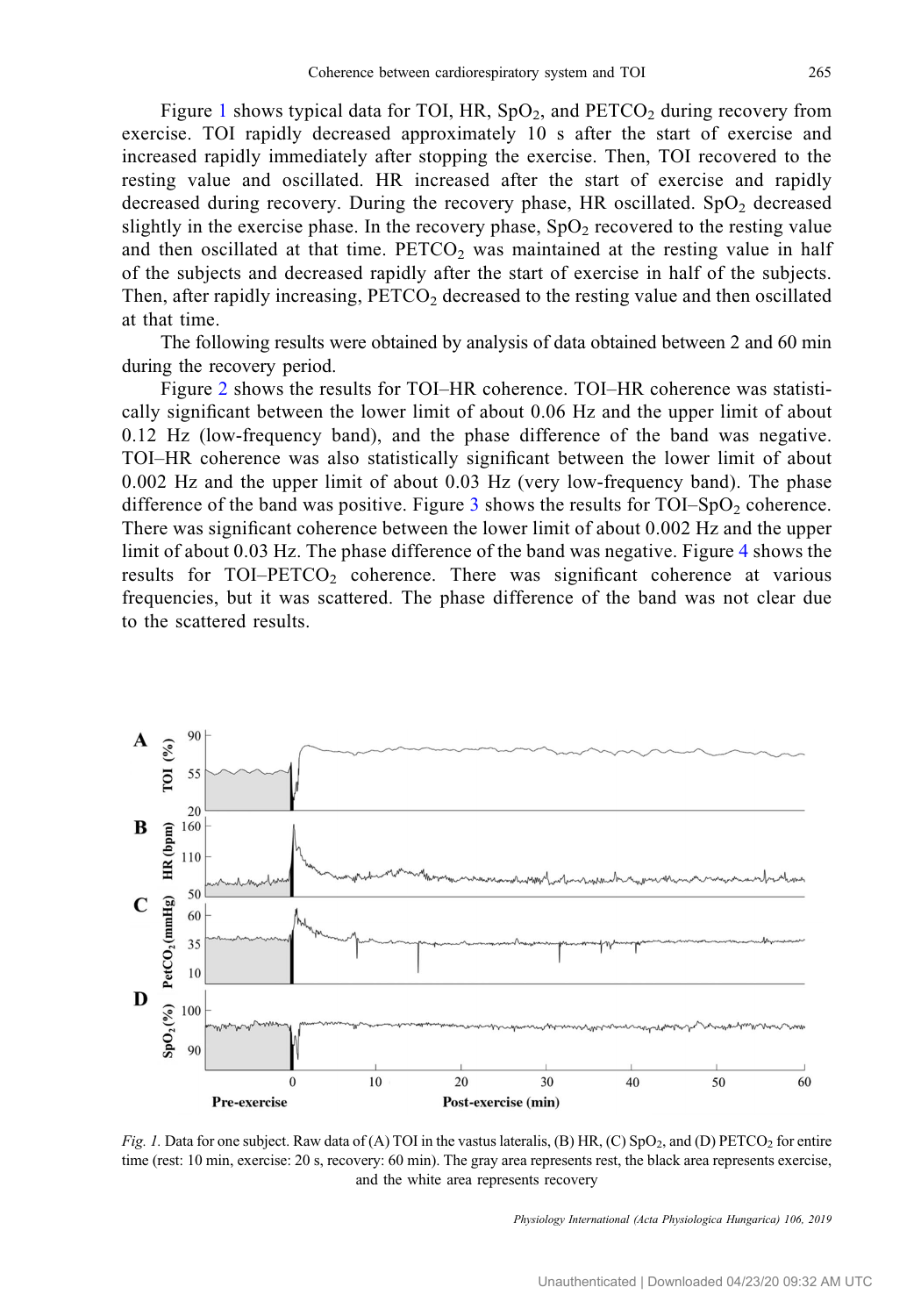<span id="page-5-0"></span>

Fig. 2. Pooled data from eight subjects during recovery (2–60 min). (A) Pooled TOI–HR coherence and (B) pooled TOI–HR phase difference are shown. The coherence scale is represented in a color scale (the highest is red, the lowest is blue, and no significant coherence is white). The phase scale is represented in a color scale (no phase difference is zero, the positive highest phase difference is red, and the negative highest difference is blue)



Fig. 3. Pooled data from eight subjects during recovery  $(2-60 \text{ min})$ . Pooled TOI–PETCO<sub>2</sub> coherence and pooled TOI–PETCO<sub>2</sub> phase difference are shown. The coherence scale is represented in a color scale (the highest is red, the lowest is blue, and no significant coherence is white). The phase scale is represented in a color scale (no phase difference is zero, the positive highest phase difference is red, and the negative highest difference is blue)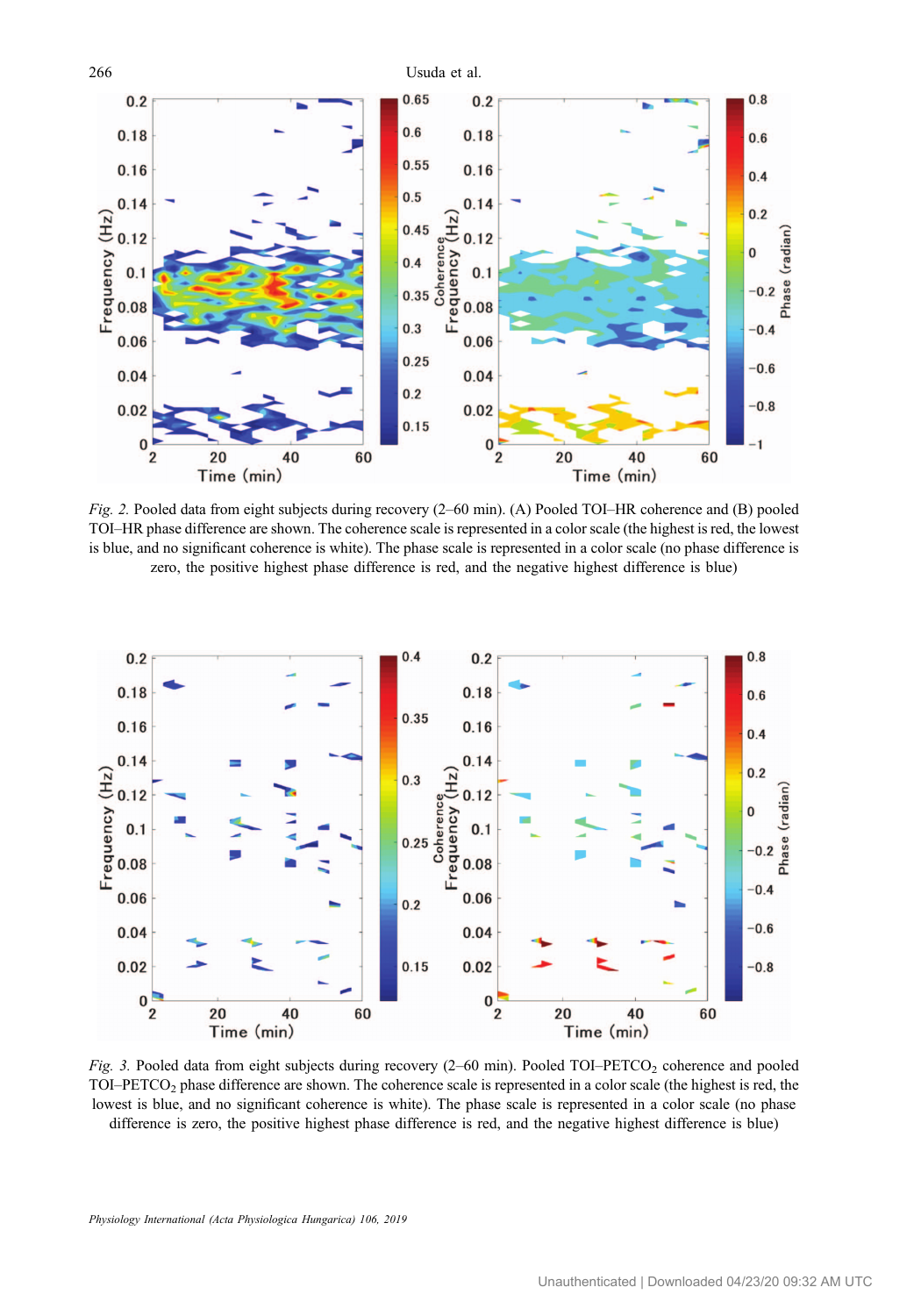<span id="page-6-0"></span>

Fig. 4. Pooled data from eight subjects during recovery  $(2-60 \text{ min})$ . Pooled TOI–SpO<sub>2</sub> coherence and pooled TOI–SpO2 phase difference are shown. The coherence scale is represented in a color scale (the highest is red, the lowest is blue, and no significant coherence is white). The phase scale is represented in a color scale (no phase difference is zero, the positive highest phase difference is red, and the negative highest difference is blue)

#### **Discussion**

# TOI oscillation affected by dual factors

NIRS is a non-invasive way to measure muscle blood flow and oxygenation [\(4](#page-9-0)). It has been shown that muscle oxygenation measured by NIRS using the Beer–Lambert method (BLM) oscillates [\(24](#page-10-0)). However, oxygenation measured by the BLM is affected by skin blood flow [\(11](#page-9-0)). Skin blood flow has very low-frequency components [\(10](#page-9-0)). Therefore, oscillation of TOI determined by SRS, which is not affected by skin blood flow rate, has been confirmed in the very low-frequency band [\(21](#page-9-0), [22](#page-10-0)).

TOI in skeletal muscle reflects the balance between oxygen supply and oxygen consumption ([3,](#page-9-0) [9](#page-9-0)). For example, a decrease in the level of TOI (decline in the axis of oscillation) is observed after the start of exercise. This is because oxygen consumption exceeds oxygen supply. On the other hand, immediately after the exercise, it is possible to observe an overshoot of the axial level of TOI in skeletal muscle (elevation of the axis of oscillation) because oxygen supply exceeds oxygen consumption. However, these explanations are not applicable to the rising and falling phases observed during the oscillation of TOI. This can be understood by the following simple model ([20\)](#page-9-0). First, TOI is expressed by the difference between oxygen supply and oxygen consumption. Next, the oscillation of oxygen supply is represented by a sine curve. Similarly, the oscillation of oxygen consumption is represented by a sine curve having a phase difference from the oxygen supply. Then, the oscillation of TOI, which is the difference between them, becomes a sine curve. When the level of each axis of oscillations of oxygen consumption and oxygen supply is changed, the difference between the two axis levels appears as a change in the axis level of TOI. Since the level of the axis of TOI decreases during exercise, it can be deduced that the change in the level of oxygen consumption is greater than the level of oxygen supply. Even in this case,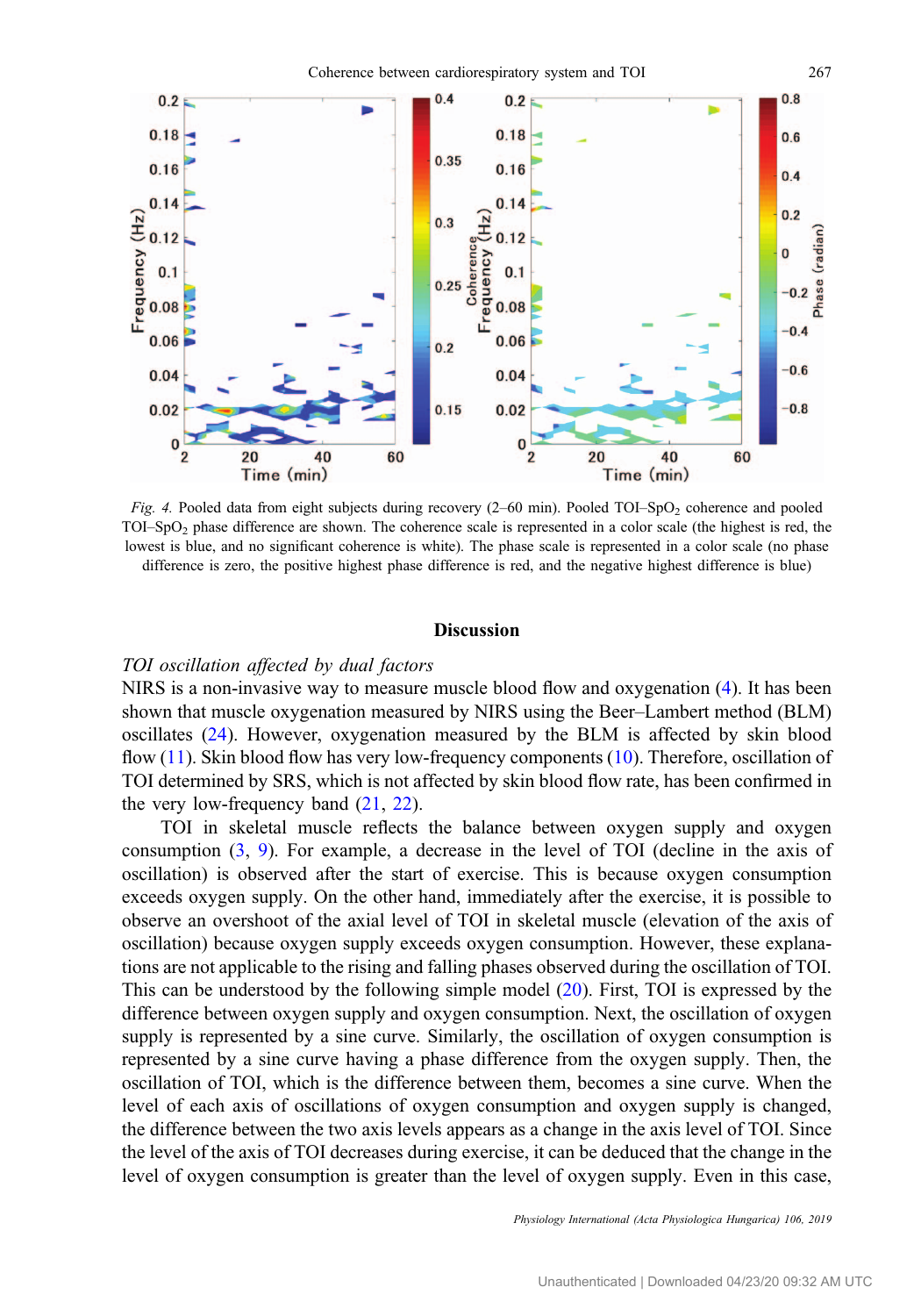there is oscillation of TOI, although it is difficult to observe in a short exercise such as that this study. From this point of view, the overall image of the oscillation of TOI should be reviewed from the relationship between oxygen supply and consumption.

# Influence of cardiorespiratory system on TOI (from HR,  $SpO<sub>2</sub>$ , and PETCO<sub>2</sub>)

Oxygen supply to active muscles is determined by cardiac output and arterial oxygen content. Cardiac output is the product of stroke volume and HR, and arterial oxygen content is the sum of Hb-bound oxygen and the amount of oxygen dissolved in the blood. Arterial oxygen content reflects gas exchange in the lungs.

The PSD of human HR fluctuation has been found to have components in the lowfrequency band (less than 0.12 Hz) and in the high-frequency band (0.224–0.28 Hz) ([20\)](#page-9-0). The high-frequency band is mediated by the parasympathetic nervous system. However, this frequency band was not examined in this study, and we therefore cannot discuss it. Moreover, low-frequency components have not been observed for oxidative metabolism related to the recovery phase of TOI or creatine phosphate. Therefore, it is likely that the coherence in the low-frequency band found in this study indicates the existence of propagation from the heart to TOI of skeletal muscle through oscillation of cardiac output.

There was significant coherence between TOI and  $SpO<sub>2</sub>$  in the very low-frequency band. Although  $SpO<sub>2</sub>$  is a value related to arterial oxygen content and a value determined in the lung, owing to measuring the value at the fingertip, there is a time lag from oxygen saturation in the lung. Therefore, the time difference between  $SpO<sub>2</sub>$  determined at the fingertip and TOI determined in the lateral vastus muscle corresponds to the delay time. However, since  $SpO<sub>2</sub>$ reflects the value of arterial blood, this item should be involved in oxygen supply. Therefore, it is believed that propagation of  $SpO<sub>2</sub>$  oscillation from the lungs to skeletal muscle exists in the very low-frequency band.

The effect of  $CO<sub>2</sub>$  accumulation by artificially manipulating respiratory resistance on oxygenation of the brain and active muscles has been investigated [\(12](#page-9-0)). As a result, it has been observed that oxygenation rose at both sites as PETCO<sub>2</sub> increased. It was also suggested that these increases in oxygenation were derived from an increase in blood flow. However, this effect is derived from the level of  $CO<sub>2</sub>$  and not from the  $CO<sub>2</sub>$  oscillation. Therefore, we cannot directly link this result with the results of this study.

Yano et al. [\(23](#page-10-0)) proposed from evidence of cross correlations of pulmonary ventilation, rather, and  $PETCO<sub>2</sub>$  that the dynamic homeostasis of  $PETCO<sub>2</sub>$  is maintained as follows: (1) there is a feedback signal via the carotid artery of  $PETCO<sub>2</sub>$ , (2)  $CO<sub>2</sub>$  is excreted by ventilation, and  $(3)$  CO<sub>2</sub> is transported to the lung due to cardiac output. In addition, the result of these interactions seems to induce  $PETCO<sub>2</sub>$  oscillation. Furthermore, it was inferred that oscillation of  $PETCO<sub>2</sub>$  produced oscillation of oxygenation. However, the results of this study suggest that the oscillation of  $PETCO<sub>2</sub>$  has little effect on the oscillation of intramuscular TOI.

#### Influence of TOI on heart

We stated in the introduction that (1) there was the possibility that TOI oscillated in relation to oxidative phosphorylation of the electron transfer system, that (2) the recovery process of creatine phosphate after exercise oscillated and its recovery was due to oxidative phosphorylation, and that (3) the oscillation of TOI after exercise was related to oxygen consumption. Moreover, it was an important point that the oscillations described in (2) and (3) occurred in very low-frequency bands. This suggests that TOI of the very low-frequency band is related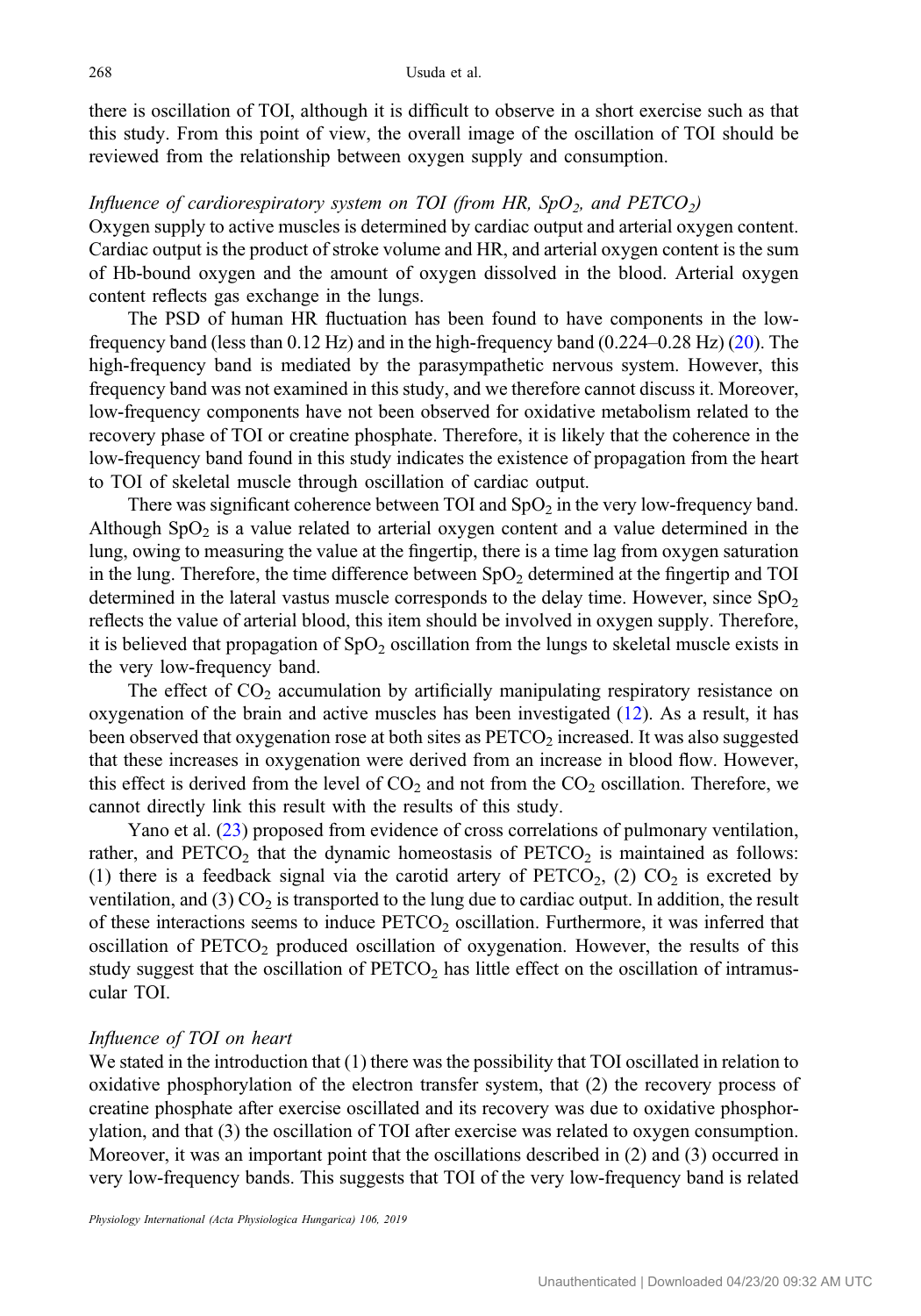to oxygen consumption in skeletal muscle fibers [\(21](#page-9-0), [22](#page-10-0)). Therefore, oxygen consumption probably oscillates within skeletal muscle fibers. As a further step in this study, it was shown that the TOI oscillation is propagated to the heart.

In physiology, we are interested in the mechanism by which the relationship between TOI and HR is established. In this study, it is physiologically significant that TOI oscillation propagated to HR oscillation. Since we examined the results obtained after exercise, the signal output from muscle mechanical receptors [\(19\)](#page-9-0) or central command ([5\)](#page-9-0) would have had little effect on HR. The muscle metaboreflex mainly affects HR [see references ([6,](#page-9-0) [13,](#page-9-0) [18](#page-9-0), [23](#page-10-0)) for muscle metaboreflex, although oscillations of metabolites are not described in those reports]. In this study, there are some points to note about metaboreflex. The oscillation was distinguished from the axial level of oscillation and the influence of this axial level was removed in this study. As a result, in the recovery period after the exercise, the TOI oscillation had coherence with the HR oscillation, despite a change in the level of the muscle metabolism. Therefore, this coherence is basically an entrainment between them. In addition, the relationship between muscle metaboreflex and HR level does not seem to be completely clear unless consideration is given to changes in the level of TOI. However, the entrainment at a very low-frequency found in this study is a new finding that will be valuable for examining the mechanism of muscle metaboreflex.

#### Interaction in the respiratory circulatory systems (centering on TOI)

It is possible to reexamine the relationship between each of the physiological items described above from the phase difference. However, it should be noted that the phase difference does not always represent a causal relationship. For example, when the phase difference is 90°, there may be a phase difference of −270°. Although there are such restrictions, it is one of the useful tools for examining the causal relationship.

In the very low-frequency band, the phase difference between TOI and HR was negative. This means that TOI precedes HR. Therefore, it can be interpreted from the phase difference that HR influences TOI in the low-frequency band. Furthermore, since the phase difference of  $SpO<sub>2</sub>$  was negative, it can be concluded that  $SpO<sub>2</sub>$  affects TOI. These relationships are consistent with what has been discussed above.

As mentioned above, TOI influenced HR. Simultaneously, the oxygen supply system (HR and  $SpO<sub>2</sub>$ ) affected TOI. HR is a function of the heart pumping and  $SpO<sub>2</sub>$  is an element determined in the lungs. In addition, it is believed that the oscillation of TOI itself is caused by the interactions among biochemical substances of the oxidative metabolism in muscles and by the oscillation of oxygen supply. The oscillation of this TOI seemed to have interactions with the oscillation of elements of the respiratory circulation system. These interactions may involve order formation in the cardiorespiratory system, but further examination will be necessary to elucidate this point.

# Conclusions

The coherence of TOI and HR and that of TOI and  $SpO<sub>2</sub>$  did not change with time regardless of the metabolic change after exercise. The oscillation of each item should be distinguished from the magnitude of axial oscillation. An influence of oscillation related to oxygen supply on TOI oscillation was found in the low-frequency band (HR–TOI) and the very low-frequency band  $(TOL-SpO<sub>2</sub>)$ . Oscillation of TOI related to oxygen consumption in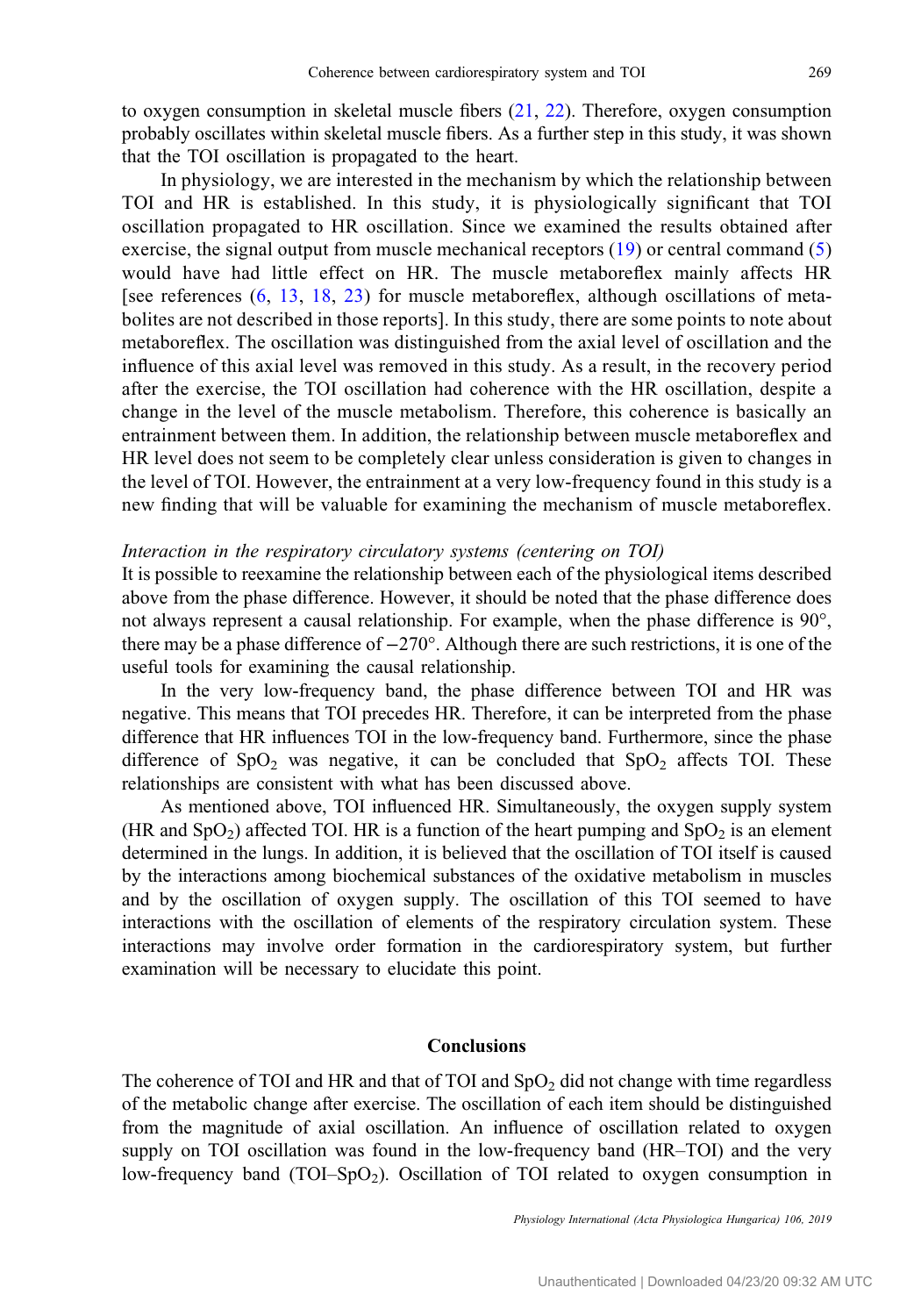<span id="page-9-0"></span>skeletal muscle affected HR in the very low-frequency band. These results suggest that TOI in skeletal muscle is interrelated to the factors related to the heart and lungs.

# **REFERENCES**

- 1. Aon MA, Cortassa S, Marbán E, O'Rourke B: Synchronized whole cell oscillations in mitochondrial metabolism triggered by a local release of reactive oxygen species in cardiac myocytes. J. Biol. Chem. 278, 44735–44744 (2003)
- 2. Bechbache RR, Duffin J: The entrainment of breathing frequency by exercise rhythm. J. Physiol. 272, 553–561 (1977)
- 3. Boushel R, Langberg H, Olesen J, Gonzales-Alonzo J, Bülow J, Kjaer M: Monitoring tissue oxygen availability with near infrared spectroscopy (NIRS) in health and disease. Scand. J. Med. Sci. Sports. 11, 213–222 (2001)
- 4. Chance B, Nioka S, Kent J, McCully K, Fountain M, Greenfeld R, Holtom G: Time-resolved spectroscopy of hemoglobin and myoglobin in resting and ischemic muscle. Anal. Biochem. 174, 698–707 (1988)
- 5. Dampney RA: Central neural control of the cardiovascular system: current perspectives. Adv. Physiol. Educ. 40, 283–296 (2016)
- 6. Fisher JP, Adlan AM, Shantsila A, Secher JF, Sørensen H, Secher NH: Muscle metaboreflex and autonomic regulation of heart rate in humans. J. Physiol. 591, 3777–3788 (2013)
- 7. Iotti S, Borsari M, Bendahan D: Oscillations in energy metabolism. Biochim. Biophys. Acta. 1797, 1353–1361 (2010)
- 8. Iotti S, Gottardi G, Clementi V, Barbiroli B: The mono-exponential pattern of phosphocreatine recovery after muscle exercise is a particular case of a more complex behaviour. Biochim. Biophys. Acta. 1608, 131–139 (2004)
- 9. Koga S, Barstow T J, Okushima D, Rossiter H B, Kondo N, Ohmae E, Poole DC: Validation of a high-power, time-resolved, near-infrared spectroscopy system for measurement of superficial and deep muscle deoxygenation during exercise. J. Appl. Physiol. (1985) 118, 1435–1442 (2015)
- 10. Kvernmo H, Stefanovska A, Kirkenboen K, Kvernebo K: Oscillations in the human cutaneous blood perfusion signal modified by endothelium-dependent and endothelium-independent vasodilators. Microvasc. Res. 57, 298–309 (1999)
- 11. Messere A, Roatta S: Influence of cutaneous and muscular circulation on spatially resolved versus standard Beer–Lambert near-infrared spectroscopy. Physiol. Rep. 1, e00179 (2013)
- 12. Nielsen HB, Boesen M, Secher NH: Near-infrared spectroscopy determined brain and muscle oxygenation during exercise with normal and resistive breathing. Acta Physiol. Scand. 171, 63–70 (2001)
- 13. Nishiyasu T, Tan N, Morimoto K, Nishiyasu M, Yamaguchi Y, Murakami N: Enhancement of parasympathetic cardiac activity during activation of muscle metaboreflex in humans. J. Appl. Physiol. (1985) 77, 2778–2783 (1994)
- 14. Perségol L, Jordan M, Viala D: Evidence for the entrainment of breathing by locomotor pattern in human. J. Physiol. (Paris) 85, 38–43 (1991)
- 15. Richard P: The rhythm of yeast. FEMS Microbiol. Rev. 27, 547–557 (2003)
- 16. Tiller NB, Price MJ, Campbell IG, Romer LM: Effect of cadence on locomotor-respiratory coupling during upper-body exercise. Eur. J. Appl. Physiol. 117, 279–287 (2017)
- 17. Verma AK, Garg A, Xu D, Bruner M, Fazel-Rezai R, Blaber AP, Tavakolian K: Skeletal muscle pump drives control of cardiovascular and postural systems. Sci. Rep. 7, 45301 (2017)
- 18. Watanabe K, Ichinose M, Fujii N, Matsumoto M, Nishiyasu T: Individual differences in the heart rate response to activation of the muscle metaboreflex in humans. Am.J. Physiol. Heart. Circ. Physiol. 299, H1708–H1714 (2010)
- 19. Watanabe N, Hotta H: Heart rate changes in response to mechanical pressure stimulation of skeletal muscles are mediated by cardiac sympathetic nerve activity. Front. Neurosci. 10, 614 (2017)
- 20. Yano T, Afroundeh R, Arimitsu T, Yunoki T (in press): Relationship between tissue oxygen index in skeletal muscle and oxygen uptake at pulmonary level. Bulletin of Faculty of Education, Hokkaido University, Vol. 135
- 21. Yano T, Afroundeh R, Arimitsu T, Yunoki T (in press): Difference Between Low and High Intensity Exercises in the Amplitude of Oscillation of Tissue Oxygen Index. Bulletin of Faculty of Education, Hokkaido University, Vol. 135